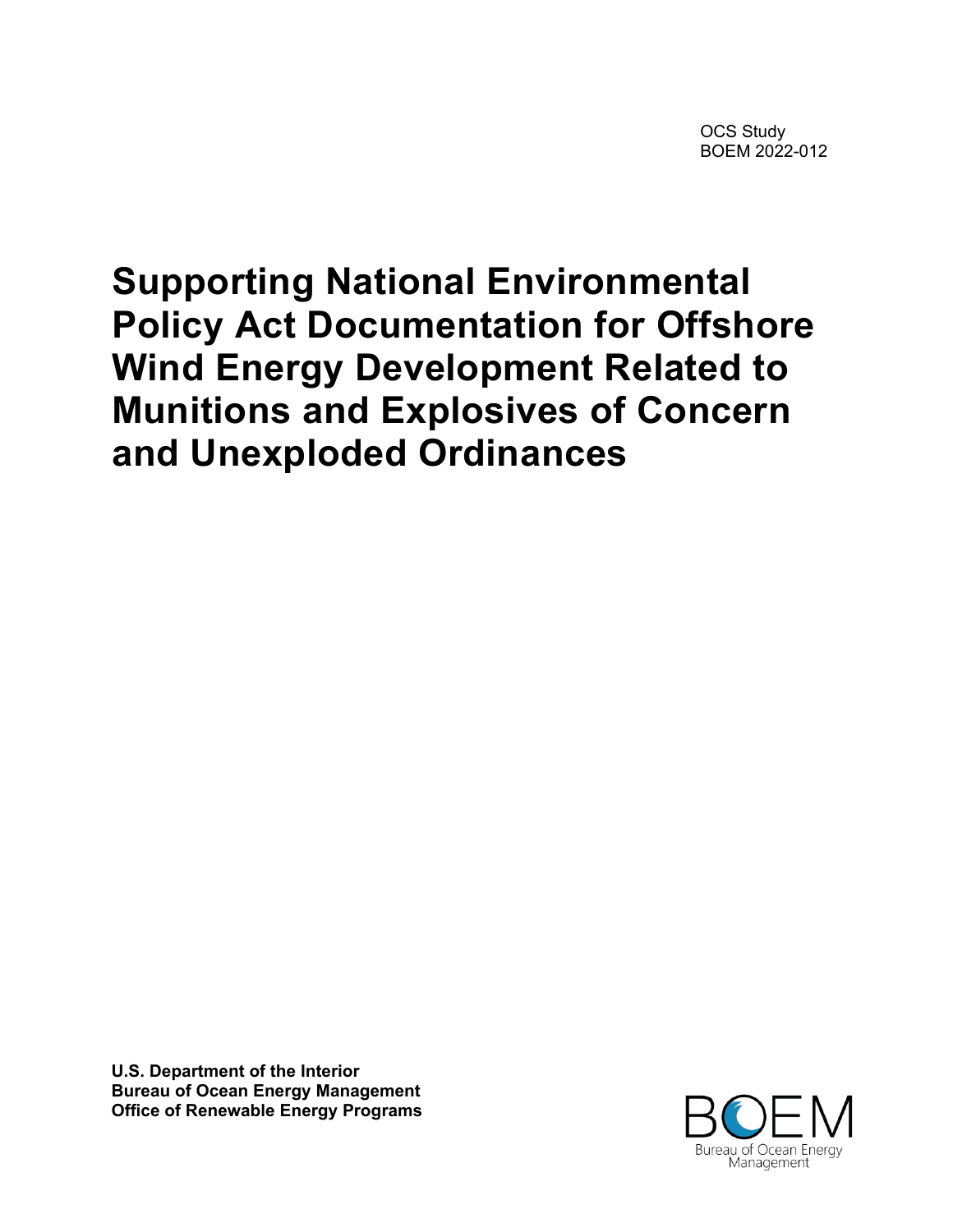# **Supporting National Environmental Policy Act Documentation for Offshore Wind Energy Development Related to Munitions and Explosives of Concern and Unexploded Ordinances**

November 2021

Authors: Pamela Middleton Jennifer Salerno Bethany Barnhart

Prepared under BOEM Call Order #140M0121F0012 By Booz Allen Hamilton 8283 Greensboro Ave McLean, Virginia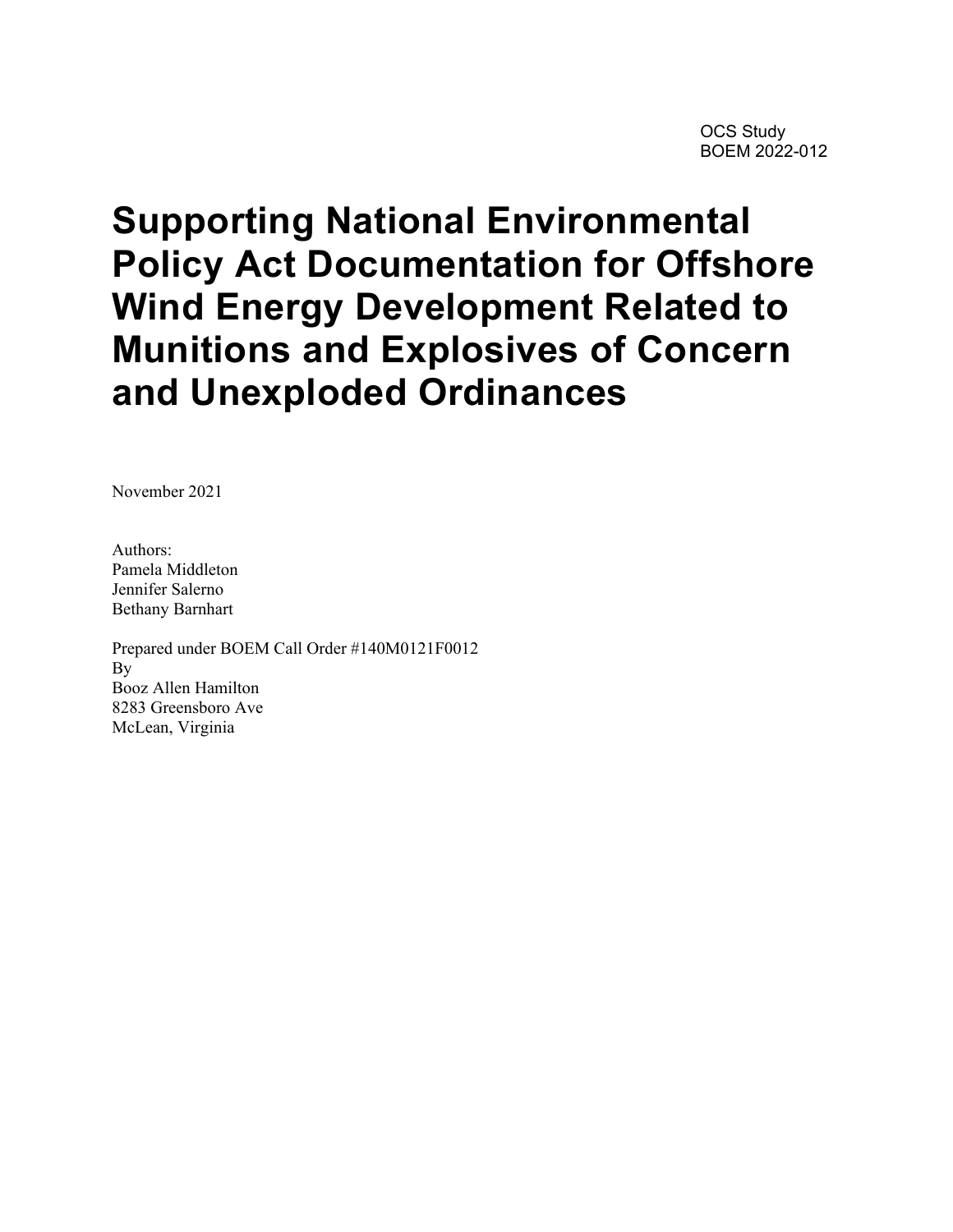#### **DISCLAIMER**

Study concept, oversight, and funding were provided by the U.S. Department of the Interior, Bureau of Ocean Energy Management (BOEM), Office of Renewable Energy Programs, Sterling, VA, under Call Order 140M0121F0012. This report has been technically reviewed by BOEM, and it has been approved for publication. The views and conclusions contained in this document are those of the authors and should not be interpreted as representing the opinions or policies of the U.S. Government, nor does mention of trade names or commercial products constitute endorsement or recommendation for use.

#### **REPORT AVAILABILITY**

To download a PDF file of this report, go to the U.S. Department of the Interior, Bureau of Ocean Energy Management website and search on 2022-012. The report is also available at the National Technical Reports Library at [https://ntrl.ntis.gov/NTRL/.](https://ntrl.ntis.gov/NTRL/)

#### **CITATION**

Middleton, P, Barnhart, B, Salerno, J. 2021. Supporting National Environmental Policy Act Documentation for Offshore Wind Energy Development Related to Munitions and Explosives of Concern and Unexploded Ordinances. Washington (DC): U.S. Department of the Interior, Bureau of Ocean Energy Management. OCS Study BOEM 2022-012. 13 p.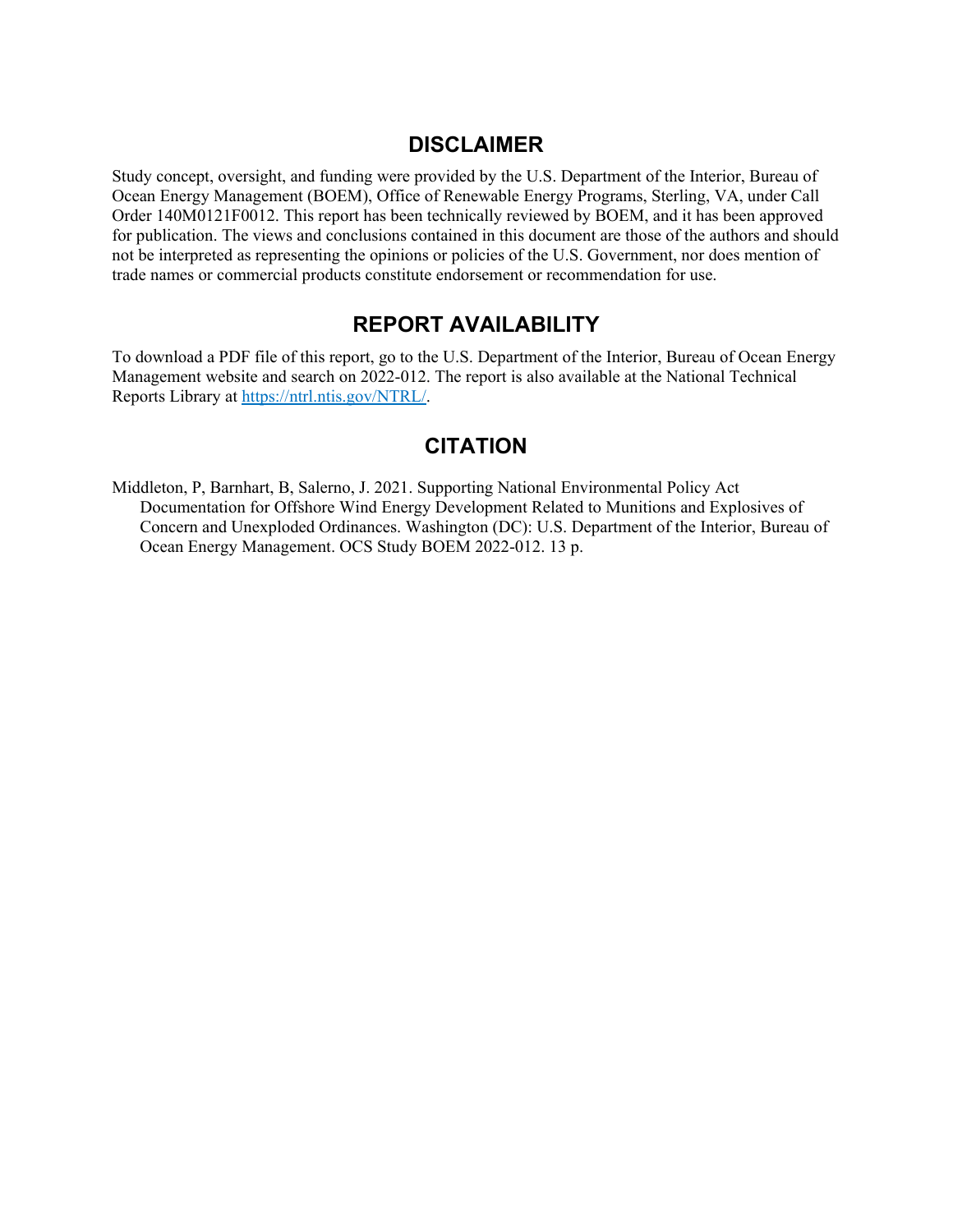## **Contents**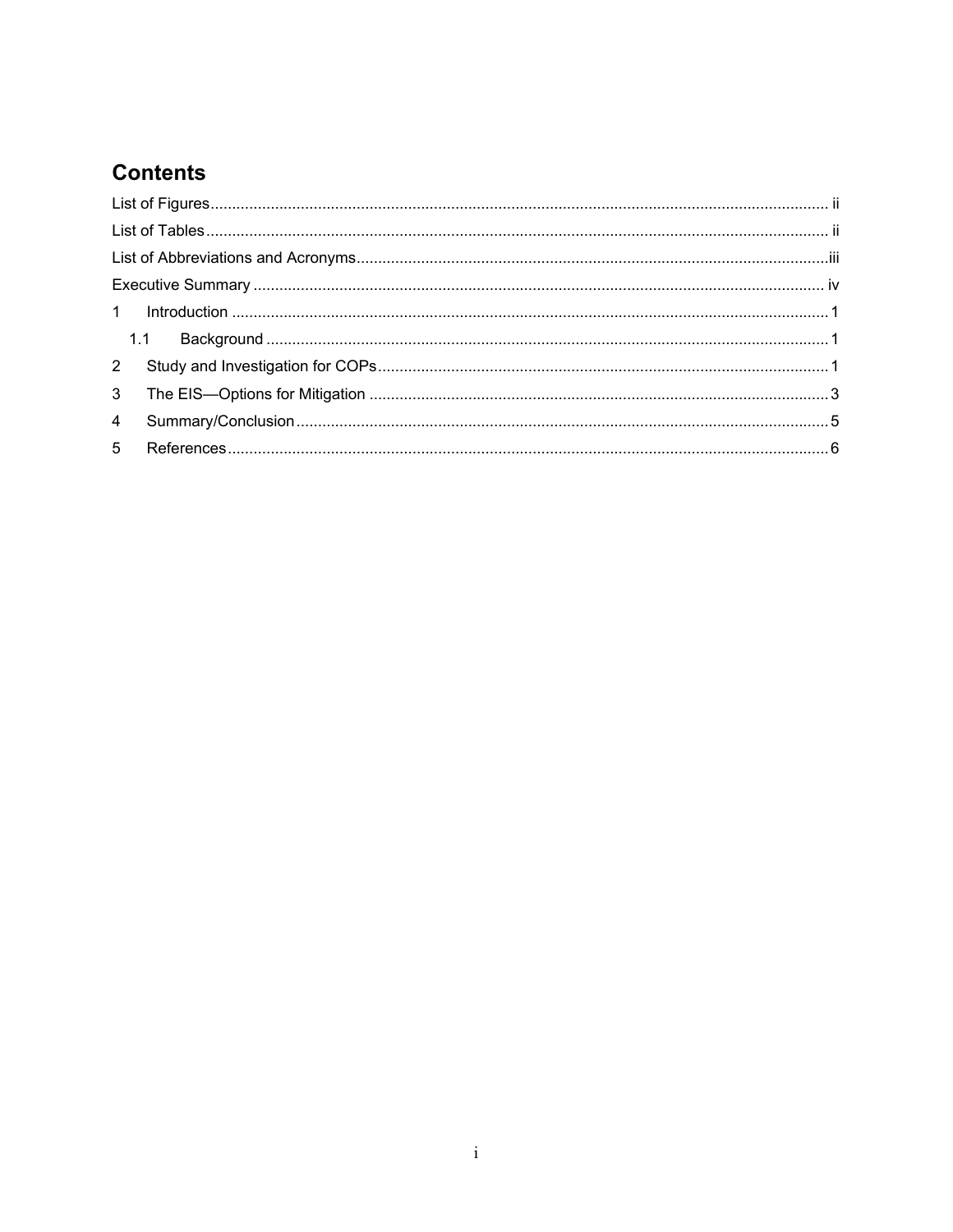# <span id="page-4-0"></span>**List of Figures**

|--|--|--|

## <span id="page-4-1"></span>**List of Tables**

[Table 3-1. Examples of Pros, Cons, and Impacts from Mitigation................................................................4](#page-10-0)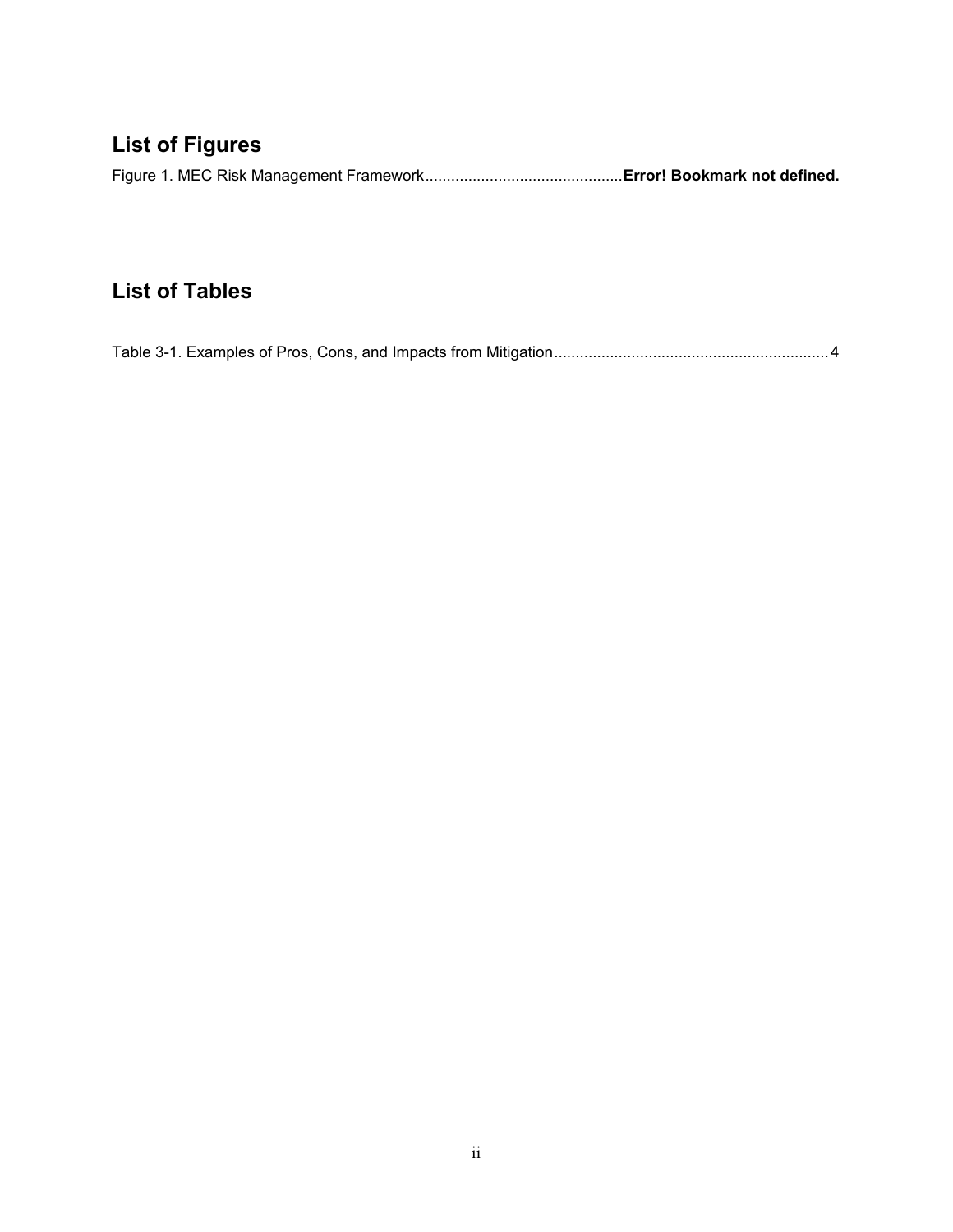# <span id="page-5-0"></span>**List of Abbreviations and Acronyms**

| <b>ALARP</b> | As Low As Reasonably Practical                  |
|--------------|-------------------------------------------------|
| <b>BOEM</b>  | Bureau of Ocean Energy Management               |
| <b>CFR</b>   | Code of Federal Regulations                     |
| COP          | <b>Construction and Operations Plan</b>         |
| <b>EIS</b>   | <b>Environmental Impact Statement</b>           |
| MEC          | Munitions and Explosives of Concern             |
| <b>NEPA</b>  | National Environmental Policy Act               |
| <b>NOAA</b>  | National Oceanic and Atmospheric Administration |
| T&E          | Threatened and Endangered                       |
| <b>UXO</b>   | <b>Unexploded Ordnances</b>                     |
| <b>WEA</b>   | Wind Energy Area                                |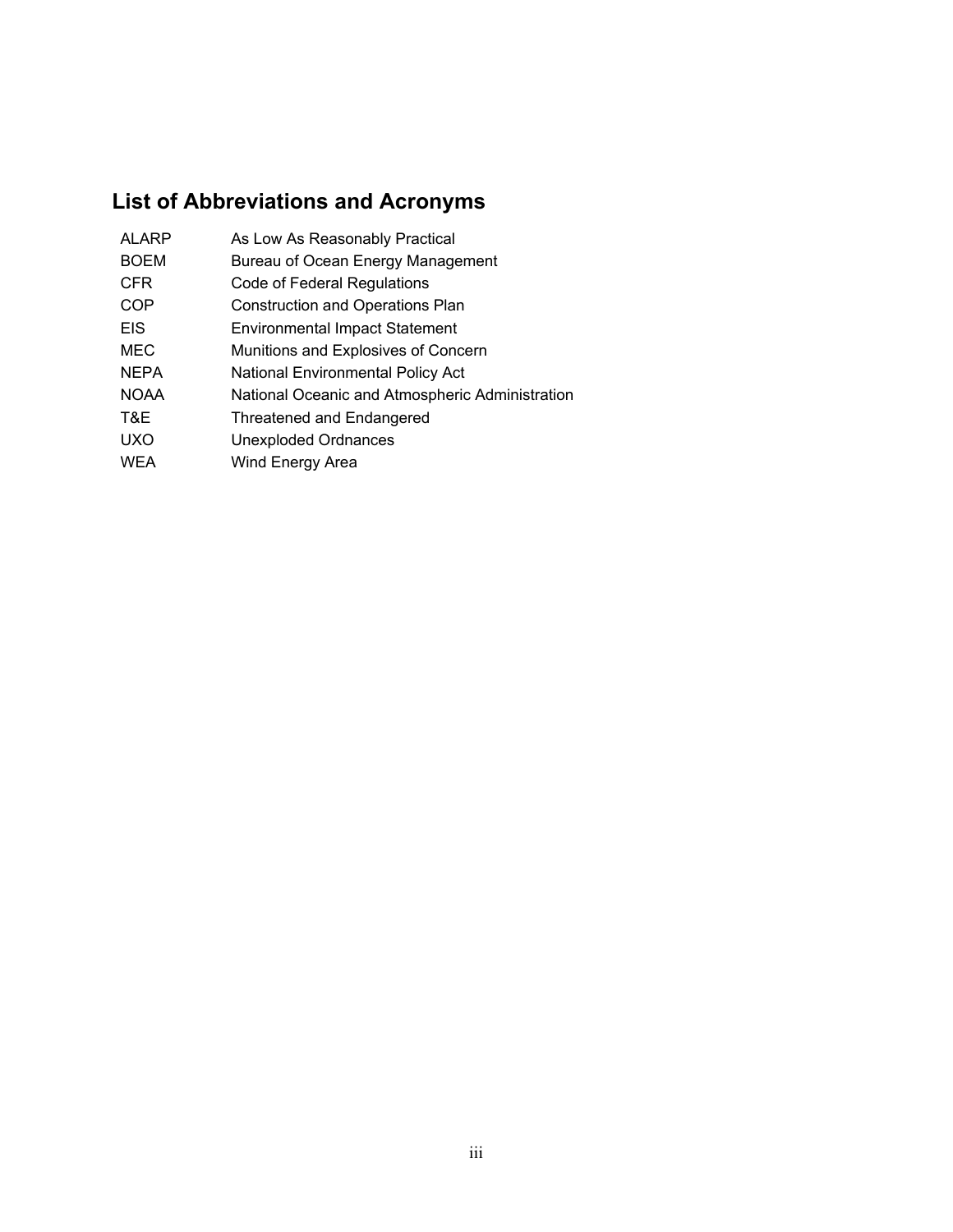#### <span id="page-6-0"></span>**Executive Summary**

Munitions and explosives of concern (MEC) and unexploded ordnances (UXO) are a concern in offshore wind development. The risk can be greatly reduced or eliminated through procedures in place such as research, surveys, and risk analysis. Mapped UXO disposal areas have already been excluded from potential offshore wind development, thereby reducing the likelihood of a leaseholder encountering UXO within their lease area. Applying the "As Low As Reasonably Practical (ALARP)" risk mitigation process is the method of investigation BOEM recommends to identify UXO. Overall, UXO are not a major risk for an offshore wind developer, but still one to take seriously due to the number of military activities that have taken place in U.S. waters.

The purpose of this white paper is to provide a brief overview of the typical steps to taken by a lessee in consideration of UXO when preparing a Construction and Operations Plan (COP) and potential mitigation measures for incorporation by reference in BOEM's environmental impact statements (EIS) for proposed offshore wind projects.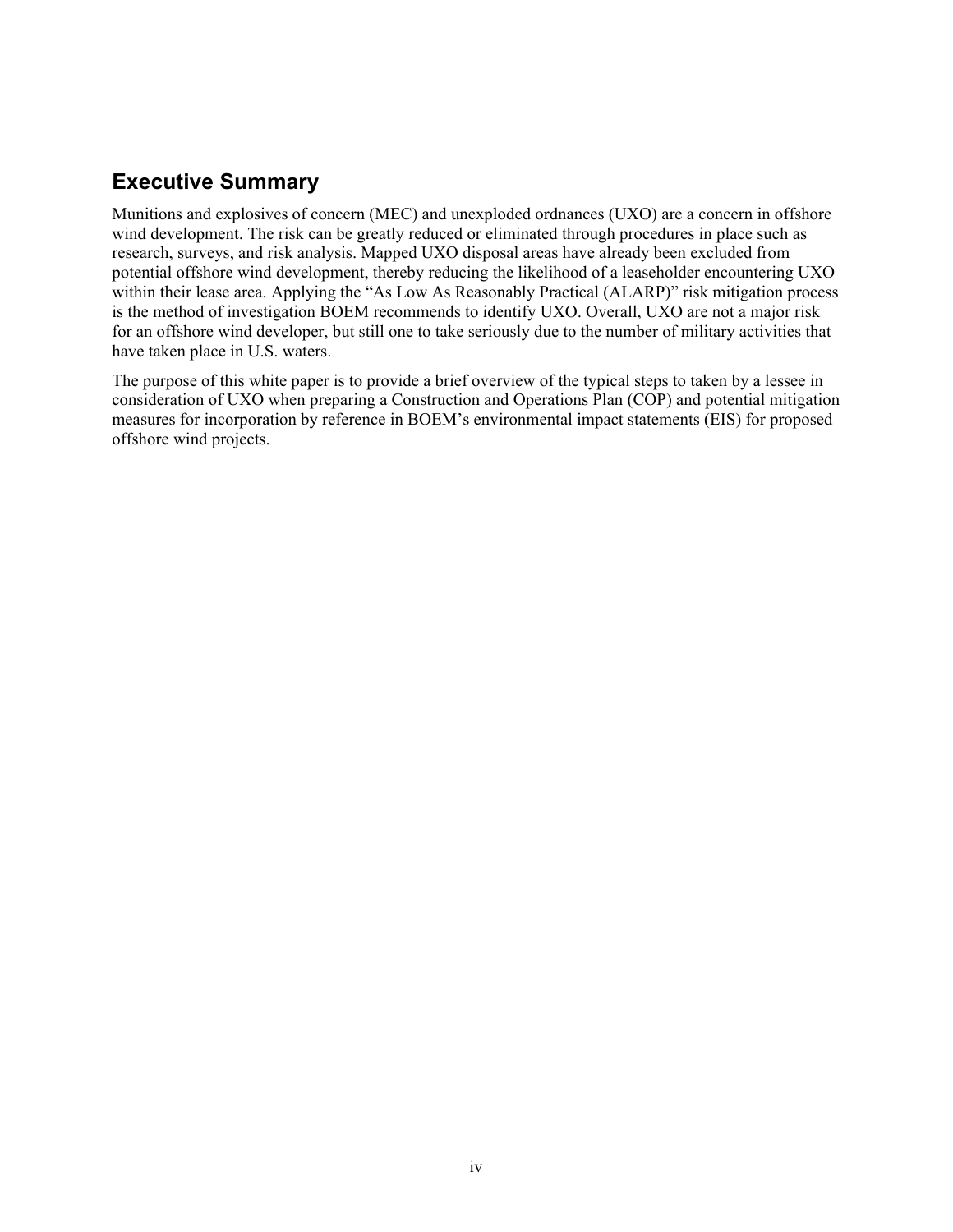### <span id="page-7-0"></span>**1 Introduction**

Munitions and explosives of concern (MEC) and unexploded ordnances (UXO) are project hazards to be identified by leaseholders and analyzed for occurrence in offshore wind projects. MEC are defined in 32 Code of Federal Regulations (CFR) §179.3 as "specific categories of military munitions that may pose unique explosives safety risks." UXO are a subset under MEC defined as "military munition that have been primed, fuzed, armed, or otherwise prepared for action; have been fired, dropped, launched, projected, or placed in such a manner as to constitute a hazard to operations, installations, personnel, or material; and remain unexploded whether by malfunction, design, or any other cause (32 CFR §179.3)." The term 'UXO' will primarily be used for the remainder of this document. While UXO may not be present within every offshore wind energy project area, the subject must be included in a leaseholder's Construction and Operations Plan (COP) and in the National Environmental Policy Act (NEPA) analysis prepared by the Bureau of Ocean Energy Management (BOEM) prior to its decision whether to approve the project.

This white paper provides a brief overview of the typical steps taken by a lessee in consideration of UXO when preparing a COP and the mitigation options, if UXO are found within a project area. The potential impacts of those mitigation measures are summarized and can be incorporated by reference in BOEM's environmental impact statements (EIS) for proposed offshore wind projects.

#### <span id="page-7-1"></span>**1.1 Background**

Wind energy development in Europe and the United Kingdom (UK) has been in production since the 1990s. The prevalence of UXO found in the offshore environment in Europe is exponential compared to those found along the outer continental shelf in the United States (U.S.). As with much of the offshore wind industry in the U.S., many leaseholders have experience in Europe or UK, or they reference industry practices across the Atlantic for insight into offshore wind development. Because of the war time activities related to WWI and WWII, UXO are far more common in Europe and the UK, the issue may receive more attention in the U.S. than is warranted.

Most UXO identified along the U.S. Atlantic coast are small, about a meter or less in size. Locations of UXO disposal areas have already been excluded from potential offshore wind development, thereby reducing the likelihood of a leaseholder encountering a UXO within their lease area. Overall, UXO are not a major risk for an offshore wind developer, but still one to take seriously due to the number of military activities that have taken place in U.S. waters. A desktop study to identify UXO risks within a lease area is part of the COP development. Surveys to investigate and identify UXO may be warranted to reduce risks to levels as low as reasonably practical, are also considered part of the permitting process, and must be complete prior to equipment installation.

## <span id="page-7-2"></span>**2 Study and Investigation for COPs**

UXO are found offshore in most U.S. coastal waters and can present danger to humans or animals from injury or death and can damage or destroy boats or equipment, if detonated. Understanding where the proposed project is located relative to historic or present military exercise areas and known UXO locations helps to determine the safest positions for turbines, substations, and cable routes.

Applying the "As Low As Reasonably Practical (ALARP)" risk mitigation process helps direct the investigation to identify UXO. Briefly, the ALARP is comprised of the following five steps:

• A desktop study,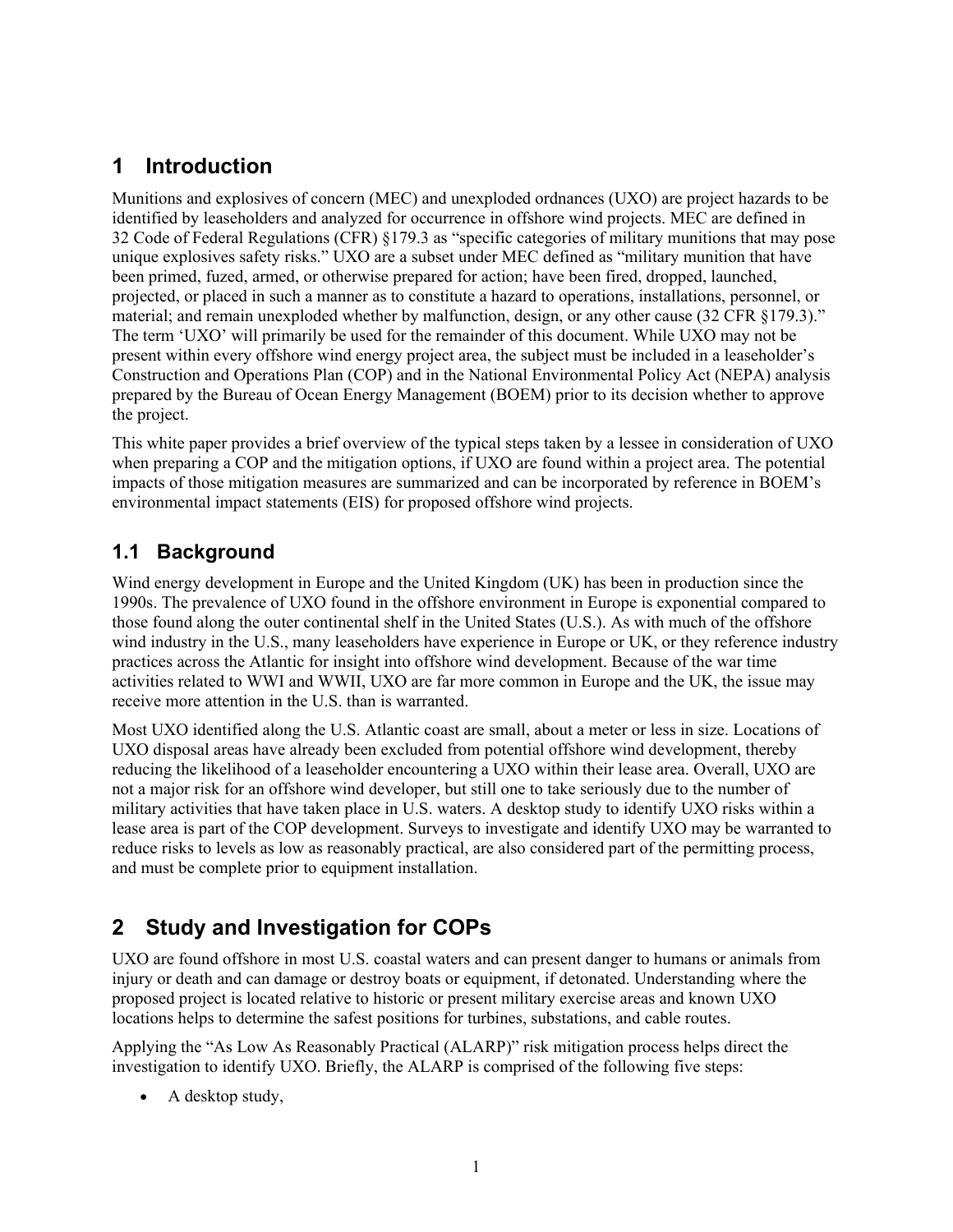- Investigation surveys to determine the presence of objects,
- Identification surveys to determine the nature of identified objects,
- Removal of identified UXO and/or construction relocation/rerouting, and
- Project installation (de Lange, 2015).

Further detail of ALARP can be found in [this article](https://www.hydro-international.com/content/article/managing-uxo-risk-in-offshore-and-renewables-projects?output=pdf) from Hydro International (de Lange, 2015). ALARP aims to consider mitigation while being cost effective and efficient. Additionally, BOEM contracted a study in 2017 to further describe in detail how a lessee should incorporate risk management into MEC/UXO studies and mitigation (Carton, et al., 2017).

There are resources available to prepare a cursory desktop overview of UXO for a project area. The following are a few examples of maps, data, and information to help with wind energy area (WEA) project siting:

- Unexploded Ordnance Dataset, National Oceanic and Atmospheric Administration (NOAA): <https://catalog.data.gov/dataset/unexploded-ordnance-areas> (Data.gov, 2021 a)
- MarineReports (BOEM/NOAA) at: <https://marinecadastre.gov/oceanreports> (Marine Cadastre, 2021)
- Formerly Used Defense Sites (Unexploded Ordnances), NOAA from Data.gov: <https://catalog.data.gov/dataset/formerly-used-defense-sites-unexploded-ordnances> (Data.gov, 2021 b)
- Munitions and Explosives of Concern Survey Methodology and In-field Testing for Wind Energy Areas on the Atlantic Outer Continental Shelf, available at this [link](https://www.boem.gov/sites/default/files/environmental-stewardship/Environmental-Studies/Renewable-Energy/Munitions-and-Explosives-of-Concern-Survey-Methodology-and-In-field-Testing-for-Wind-Energy-Areas-on-the-Atlantic-Outer-Continental-Shelf.pdf) (Carton, et al., 2017).

Research of a preliminary project site followed by additional intrusive and non-intrusive geophysical surveys are combined to support that unknown UXO are not present. Investigation surveys and associated finding reports are generally required following the desktop study unless waived by BOEM. BOEM has made recommendations to include a risk assessment when evaluating and assessing sites for UXO to protect human health and the environment using the ALARP process.

A preliminary risk assessment framework for MEC/UXO is described in Chapter 5 of BOEM's *MEC Survey Methodology and in-field Testing for Wind Energy Areas on the Atlantic OCS* (Carton, et al., 2017). [Figure 1](#page-9-1) is a graphic example of the risk management framework for MEC/UXO.

#### What to do if an UXO is Encountered

Developer—stop work, note location, and move away from UXO.

Leaseholder—re-assess project plan. Can operations be moved a safe distance? Does it make sense to have the UXO removed by a contractor?

BOEM should be contacted and apprised of the situation.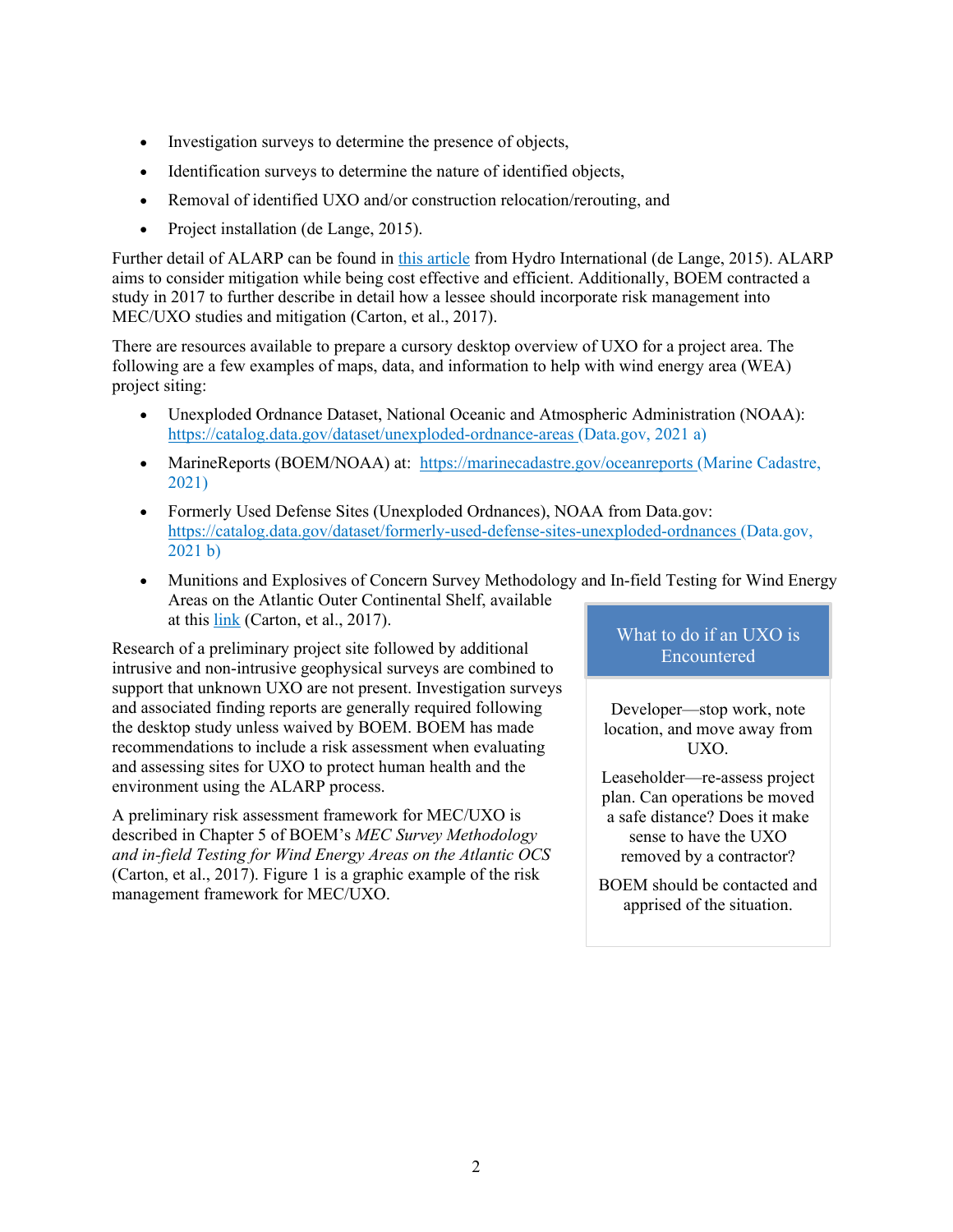

#### <span id="page-9-1"></span>**Figure 1. MEC Risk Management Framework**

(Carton, et al., 2017)

Risk management and ALARP, combined with the unique aspects of the project and location, inform mitigation options for analysis in the EIS.

## <span id="page-9-0"></span>**3 Options for Mitigation**

Mitigation measures are applied and analyzed by the lessee when one or many UXO have been identified in a project area. These mitigation measures include risk-based assessments for identified UXO. Mitigation options are determined based on object location, size, and condition of the UXO, in addition to risk management and ALARP. Several mitigation approaches applied in the management alternatives for analysis in the EIS support the decisions for how the UXO is ultimately managed. Items considered to develop mitigation measures include the following:

- Flexibility of project design and lease location.
- Density of UXO.
- Types of UXO.
- Presence of sensitive species such as marine mammals, sea turtles, fish, or avian species listed as threatened and endangered (T&E), or critical habitat for listed species.
- Presence of historic or cultural resources.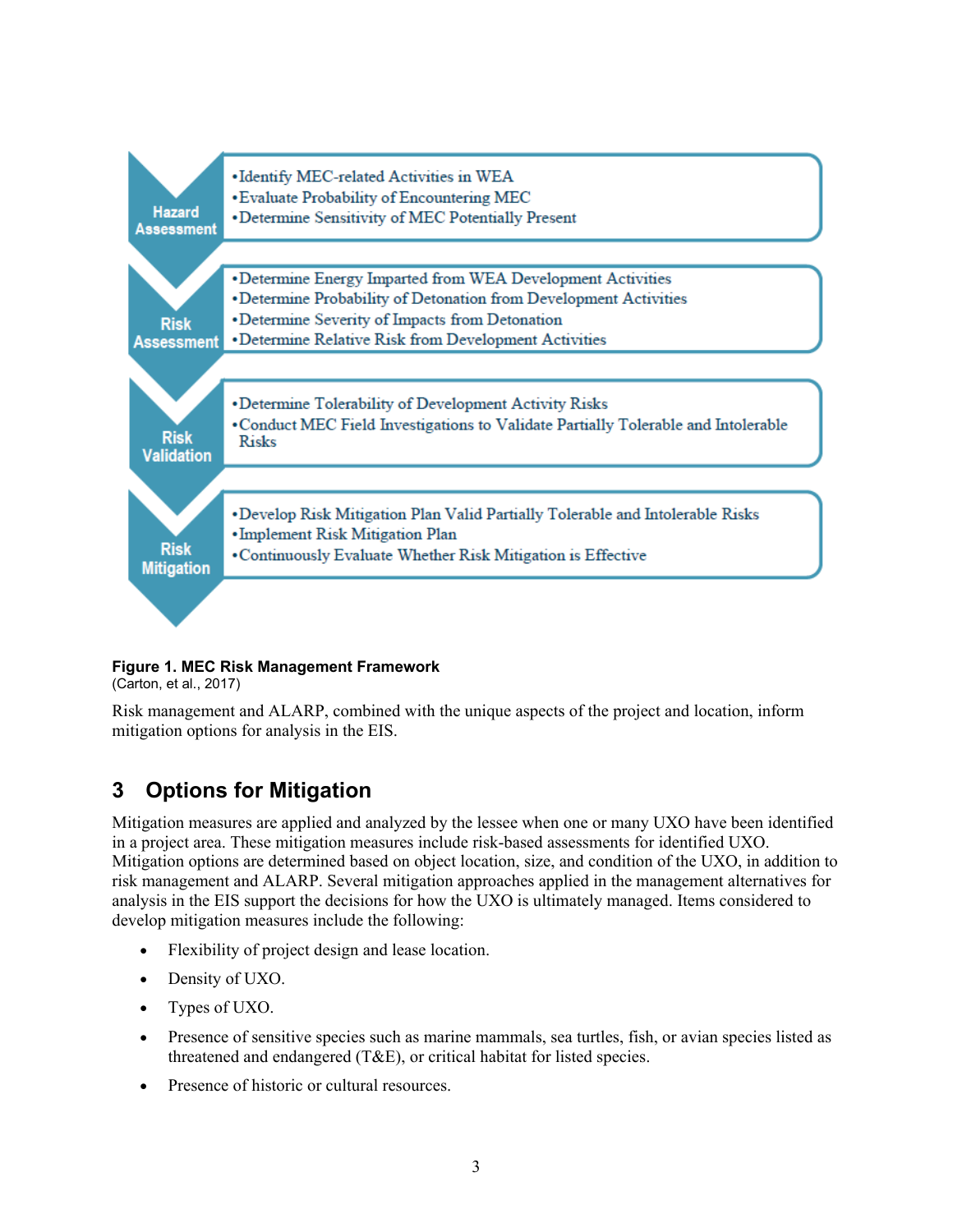The full range of information should be used to determine possible mitigation measures for analysis in the EIS. The analysis and final project decisions (preferred alternative/proposed plan) are built on the unique characteristics of the project, the affected environment surrounding the project, the degree of known hazard, and the financial/logistical feasibility of the mitigation actions. Mitigation measures for UXO are briefly described below.

**Re-route or re-position.** This is the most common approach for UXO mitigation. Alternatives include moving a proposed export cable to use an existing cable corridor as an alternate route, if the option is available. Making location adjustments to inter-array cable, export cable, and turbines within the lease area to avoid UXOs is the first and often least expensive mitigation option. Location adjustments are usually limited to 15 to 30 meters, not a major modification to plans. Using re-routing or re-positioning, most UXO can be avoided and lease development can proceed as planned.

**Relocate or removal.** Relocating or removing UXO is not a common mitigation measure due to the high risk and cost associated with this option. Most UXO are avoidable and lease development can continue with just a slight adjustment to plans. If this is not possible, this measure may include moving the item a short distance within the marine environment from a planned cable route or turbine location, which would be high risk and moderate cost. Relocation by moving an item out of the marine environment to a secure location on shore is a very high-risk, high-cost option that could also affect the project schedule. Securing and removing UXO for detonation elsewhere may also be considered. If relocation or removal is deemed by developers as the only option, a thorough plan would be required, including how the UXO is to be moved, where the UXO is proposed to be relocated, if/how the UXO will be monitored though the life of the project, and a description of safety protocols including how the Safety Management system would include UXO relocation/removal activities.

**Detonate/incinerate in place.** These measures are high-risk and high-cost mitigation options, generally considered a least desirable option. In-situ underwater detonation or incineration may be a viable measure if the UXO cannot be avoided using re-routing and re-location is not desirable.

Certain locations and conditions may prove that this option is the best mitigation measure for the project. If this measure was deemed the only option, a thorough plan would be required, including protective measures for marine life, cultural resources, and human health and safety. (Geneva International Centre for Humanitarian Demining, 2016)

[Table 1](#page-10-0) contains information regarding each of the three mitigation measures presented and includes overarching benefits, disadvantages, and common impacts. These three mitigation measures may be applied as appropriate to projects and expanded upon, considering the cultural, socioeconomic, and natural resources present in the project area.

| <b>Mitigation Type</b>   | <b>Benefits</b>                                                                      | <b>Disadvantages</b>                                                                                                                         | <b>Common Impacts</b>                                                                                                                                                                 |
|--------------------------|--------------------------------------------------------------------------------------|----------------------------------------------------------------------------------------------------------------------------------------------|---------------------------------------------------------------------------------------------------------------------------------------------------------------------------------------|
| Re-route/<br>re-position | • Lower cost<br>• Low hazard<br>• Takes less time to<br>complete<br>changes to plans | $\bullet$ UXO can<br>drift/migrate <sup>1</sup><br>• Additional study for<br>UXO drift/ movement <sup>1</sup><br>• Project delays            | More seafloor disturbance if export<br>cable relocation is not the shortest<br>route; similar disturbance issues if<br>inter-array cable is lengthened or<br>distances are increased. |
| Re-locate                | • Reduction of<br>hazard<br>• Removal of<br>hazard item                              | • Additional surveys for<br>re-siting UXO, marine<br>mammals, T&E<br>species, etc.<br>• Possible danger of<br>detonation<br>• Project delays | Socioeconomic due to project<br>delays.<br>Cost to developer is moderate to<br>high.                                                                                                  |

#### <span id="page-10-0"></span>**Table 1. Examples of Pros, Cons, and Impacts from Mitigation**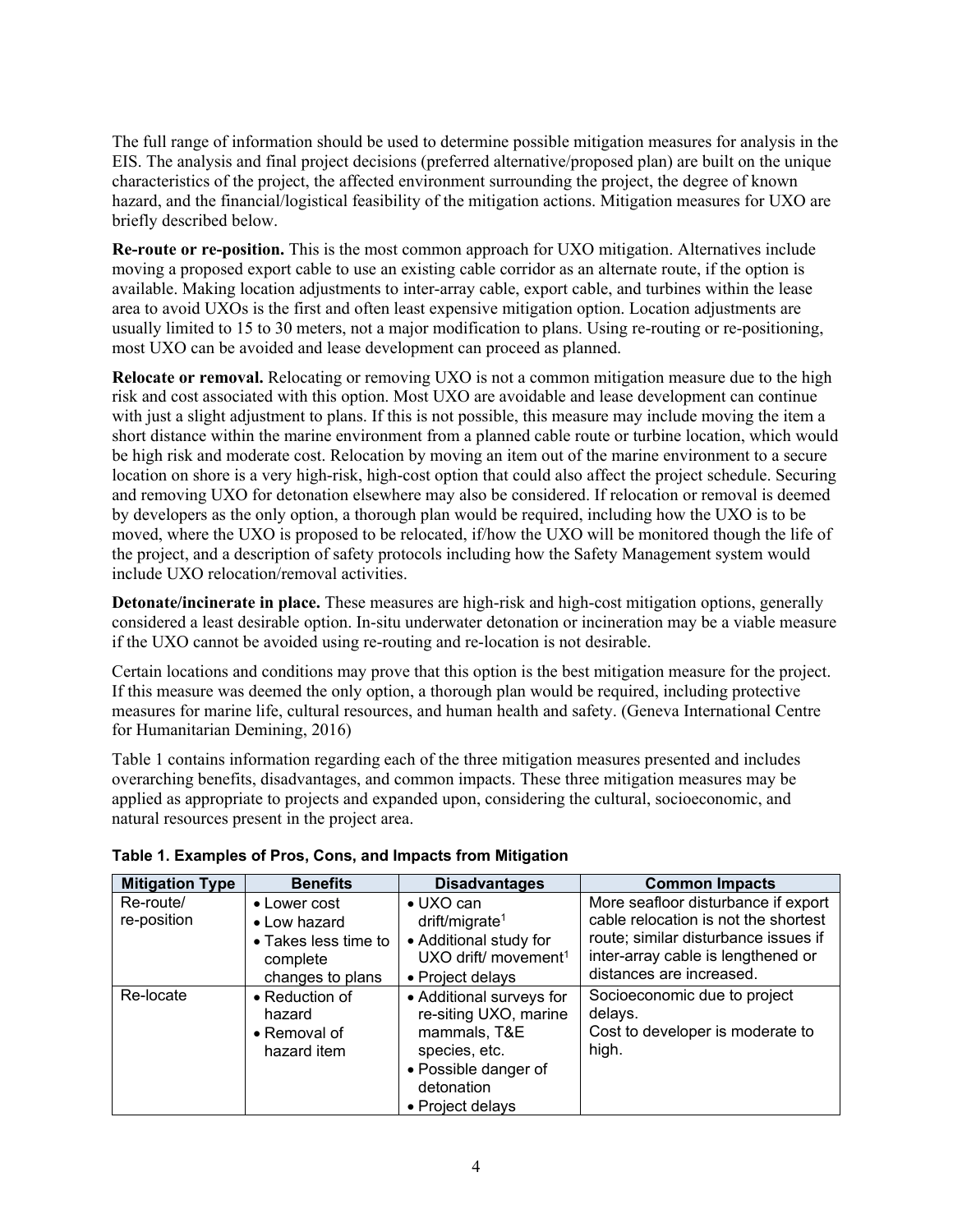| <b>Mitigation Type</b>  | <b>Benefits</b>                                                        | <b>Disadvantages</b>                                                                                                                                                                       | <b>Common Impacts</b>                                                                                                                                                                                                                                                                                                                                         |
|-------------------------|------------------------------------------------------------------------|--------------------------------------------------------------------------------------------------------------------------------------------------------------------------------------------|---------------------------------------------------------------------------------------------------------------------------------------------------------------------------------------------------------------------------------------------------------------------------------------------------------------------------------------------------------------|
| Detonate/<br>incinerate | • Removal of<br>hazard item<br>• Removal of future<br>items of concern | • High danger<br>$\bullet$ High cost<br>• May cause schedule<br>delays while<br>surveying for and<br>clearing protected<br>species and marine<br>mammals for<br>$d$ etonation <sup>2</sup> | Shock waves can cause damage<br>to the seafloor, marine habitat,<br>nearby boats or structures, and<br>injury (or death) to humans and<br>aquatic species, including causing<br>hearing damage. <sup>2</sup><br>Detonation procedures can be<br>dangerous to divers.<br>Possible release of chemicals or<br>waste.<br>Socioeconomic due to project<br>delays. |

1 (REASeuro, 2019)

<span id="page-11-0"></span> $2$  (Geneva International Centre for Humanitarian Demining, 2016)

#### **4 Summary/Conclusion**

UXO are a concern for offshore wind development; however, with research, surveys, and risk analysis, the danger can be greatly reduced or eliminated. Procedures are in place during and following COP development to ensure turbines and infrastructure within offshore wind farms are not affected by the presence of UXO. As offshore wind development continues, more resources, survey tools, and databases will improve and become more robust. Similarly, new mitigation options may arise, adding more opportunities to address UXO in offshore wind development.